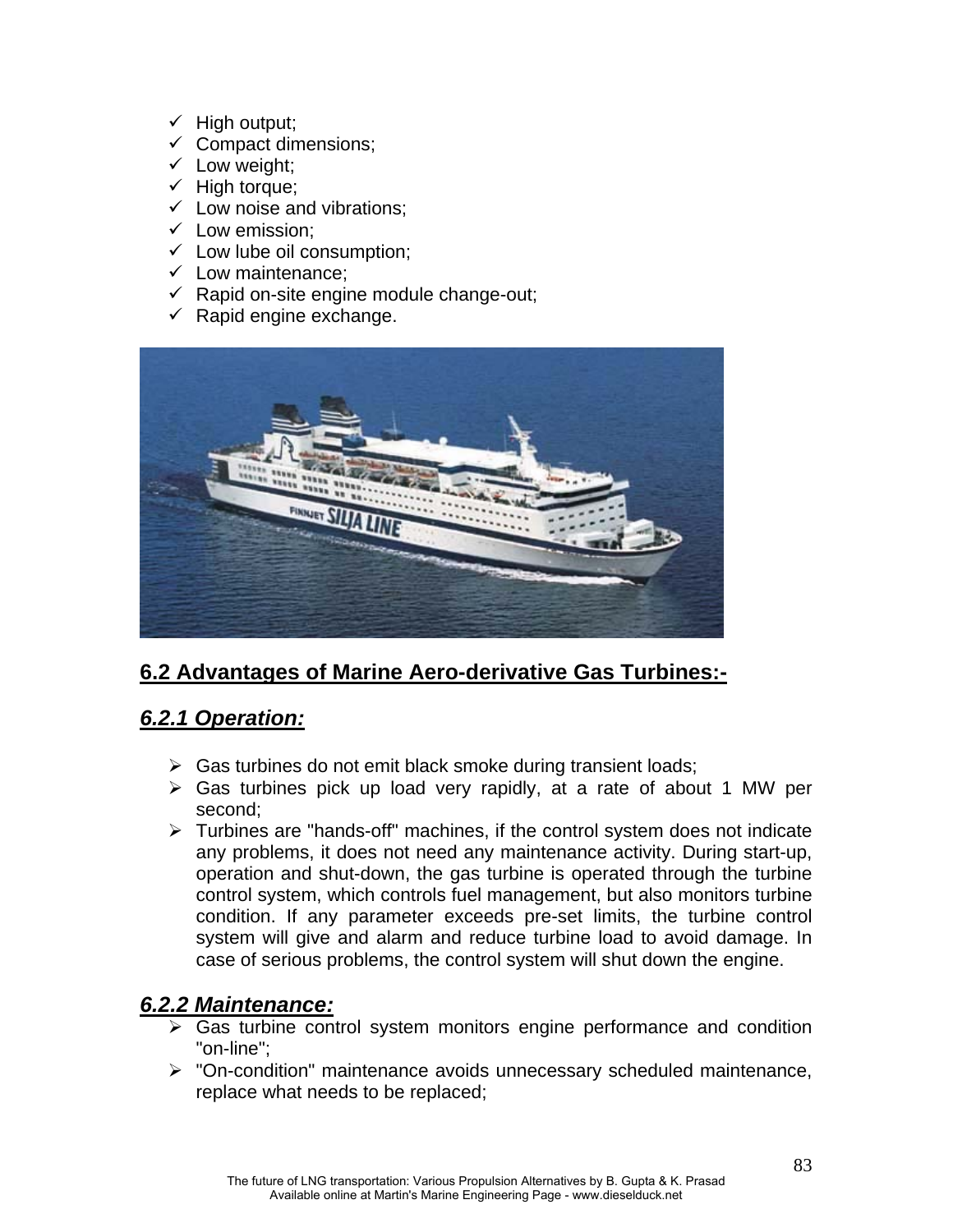- $\triangleright$  Modular gas turbine construction allows for rapid exchange of engine modules, avoiding lengthy on-site repairs;
- ¾ Gas turbine size and weight allows for a complete engine change-out onsite within hours, without dry-docking or extended stays in port;
- $\triangleright$  Gas turbine and spares can be air freighted worldwide.

# *6.2.3 Reliability and availability:*

 $\triangleright$  Aero-derivative gas turbines provide the very high reliability (> 99.5%) and availability (97.5%) associated with aero engines;

# *6.2.4 Environment:*

- $\triangleright$  Low NOx and SOx emissions:
- $\triangleright$  Low particulates emission;
- $\triangleright$  No visible smoke during transient loads;
- $\triangleright$  No fuel sludge from heavy fuel oils.

### *6.2.5 Noise and vibration:*

- $\triangleright$  Gas turbines are rotary machines, inherently low structure borne noise;
- $\triangleright$  Gas turbines packages feature an acoustic enclosure, reducing engine room noise levels and improving the quality of the working environment in the engine room;
- $\triangleright$  Resilient package mounting reduces structure borne noise even further;
- $\triangleright$  High pitched air borne noise is easily attenuated;
- $\geq$  Lower investment in air borne and structure borne noise insulation.

# *6.2.6 Vessel design:*

- $\triangleright$  Low weight and compact dimension of gas turbine and ancillary systems allows design freedom in terms of location of engine room in the vessel;
- $\triangleright$  Smaller engine room leaves more space for revenue making purposes;
- $\triangleright$  Low weight allows the engine room to be moved away from the bottom of the vessel;
- $\triangleright$  Low noise and vibration levels improve crew and passenger comfort, allowing engine room spaces to be located closer to accommodation areas;

# *6.2.7 Propulsion plant design:*

 $\triangleright$  Gas turbines have exhaust gas mass flow and temperature, which makes exhaust gas heat recovery both technically and economically feasible.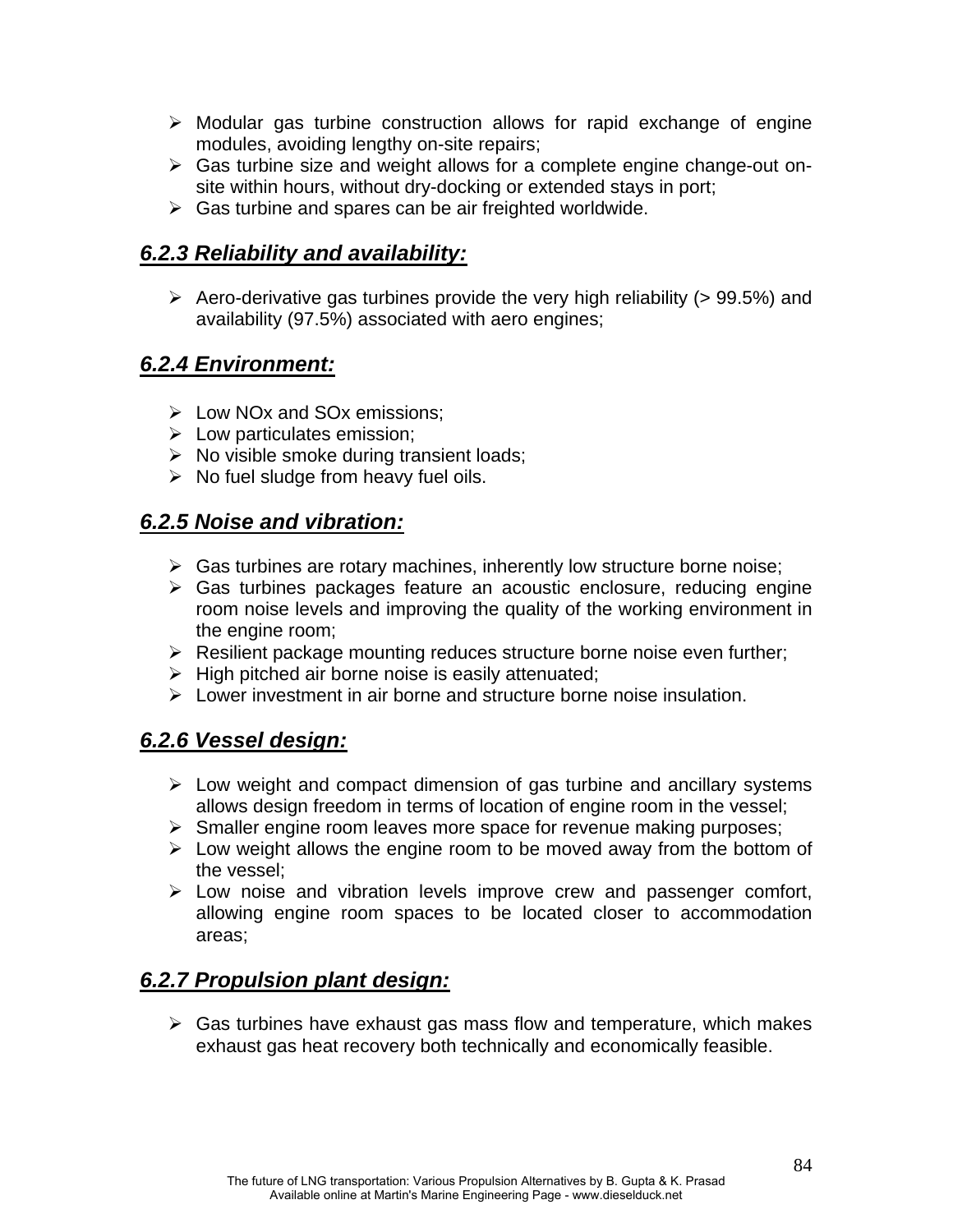#### *6.2.8 Installation:*

- $\triangleright$  Gas turbine, control system and ancillaries are packaged on skids, ready for installation in the building blocks in the shipyard, speeding up the construction process;
- $\triangleright$  Gas turbine package with ancillaries are factory tested, reducing commissioning time in the shipyard;
- $\triangleright$  Gas turbine packages and ancillaries are assembled in the factory by specialized personnel, avoiding assembly problems and delays in the shipyard;
- $\triangleright$  Gas turbines are air cooled, eliminating the need for elaborate high and low temperature cooling water systems;
- $\triangleright$  Gas turbine lube oil is not exposed to the combustion process, resulting in very low lube oil consumption and eliminating the need for extensive lube oil conditioning systems;
- $\triangleright$  Gas turbines operate on MDO, obviating the need for fuel bunker heating, fuel line tracing and fuel conditioning systems

### *6.3 Disadvantages of Marine Aero-derivative Gas Turbines:-*

### *6.3.1 Thermal efficiency:*

- $\triangleright$  Gas turbine thermal efficiency is lower than the thermal efficiency of comparable diesel engines. Thermal efficiency of aero derivative gas turbines in the 20 - 30 MW class ranges from 36.5 to 40%. This makes the single cycle fuel consumption of a gas turbine about 20% higher than that of a caparable diesel engine;
- $\triangleright$  Gas turbine thermal efficiency is proportional to gas turbine output. Thermal efficiency of small gas turbines, in the 2 - 5 MW class, hardly exceeds 30%;

### *6.3.2 Liquid fuel quality restrictions:]*

 $\triangleright$  Gas turbines can operate on either gaseous fuel or liquid fuel or both simultaneously, without any restriction in the ratio between fuels. However there are some severe restrictions on the quality of the liquid fuel. Vanadium and sulfur content should be kept within the specified limits in order to avoid high temperature corrosion of the turbine blades, which leads to loss of engine performance. In practice, the fuel specification completely rule out the use of any residual fuel and the cheaper distillates as well. ISO 8317-1996 Class F Marine Fuels MDO-DMA and DMX are suitable, but DMA might be a bit high on Sulfur.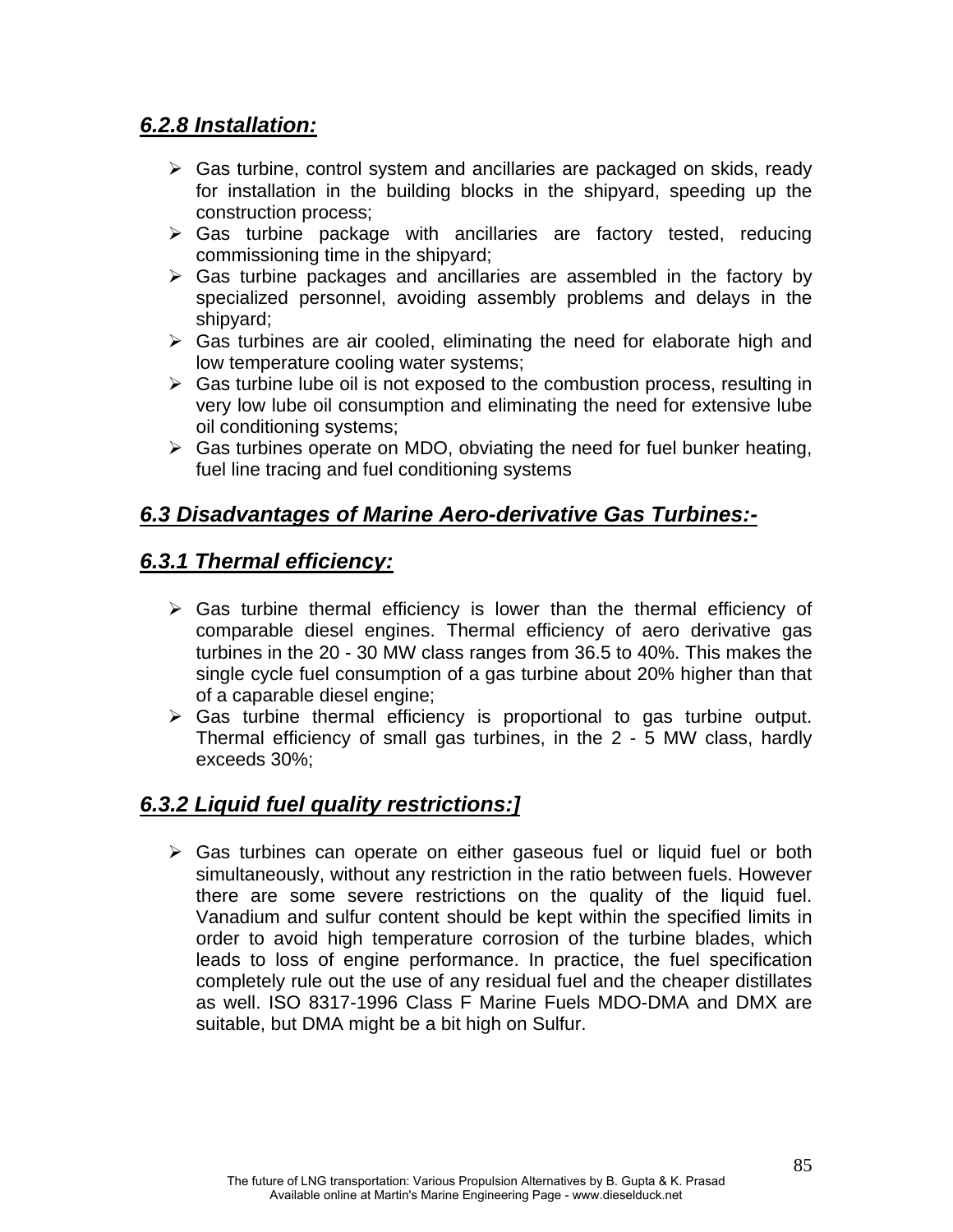#### *6.3.3 Initial investments:*

 $\triangleright$  Initial investment for a gas turbine engine in the 20 - 30 MW class is approximately 15 - 20% higher than in diesel engines of comparable output. For smaller gas turbines, especially derivatives of helicopter engines, the price difference is even higher;

All the above reasons might spell doom for many a marine gas turbine project. An rightly so, if the advantages do not offset the disadvantages of the use of gas turbines, the vessel will be an economic disaster. When the first series of gas turbines for cruise vessels were contracted in the late 1990s, some people temporarily lost their sense of perspective. All kinds of projects traditionally featuring diesels as prime movers, were suddenly re-engined with gas turbines of all makes and sizes. None of them made it through the project phase. Many of these projects failed because of the low thermal efficiency of smaller gas turbines. Even projects involving large gas turbines failed, mainly because of the high specific fuel consumption of the gas turbine and high fuel cost. With residual fuels usually being between USD. 60 and USD. 100 cheaper per ton than MDO and diesels being 20% more fuel efficient, single cycle gas turbines have a hard time competing.

### *6.4 Gas Turbine Myths and Misunderstandings*

In the marine community there are still a lot of myths and misunderstandings about gas turbines.

### *Myth:*

Gas turbines have very low torque and cannot be used in mechanical drive applications.

### *Fact:*

Gas turbines can develop a very high torque, because the gas generator is aerodynamically coupled to the free power turbine. This allows the gas generator to spin up even when the free power turbine is stationary because moment of inertia of the propeller. When the gas generator develops sufficient air flow, the torque of the free power turbines overcomes the inertia of propeller.

#### *Myth:*

Gas turbines are unable to take instant load application.

### *Fact:*

The design of the gas turbine, with the gas generator aero-dynamically coupled to the free power turbine, lends itself very well to instant application of heavy loads, which occur when a generator suddenly trips off-line. The speed of the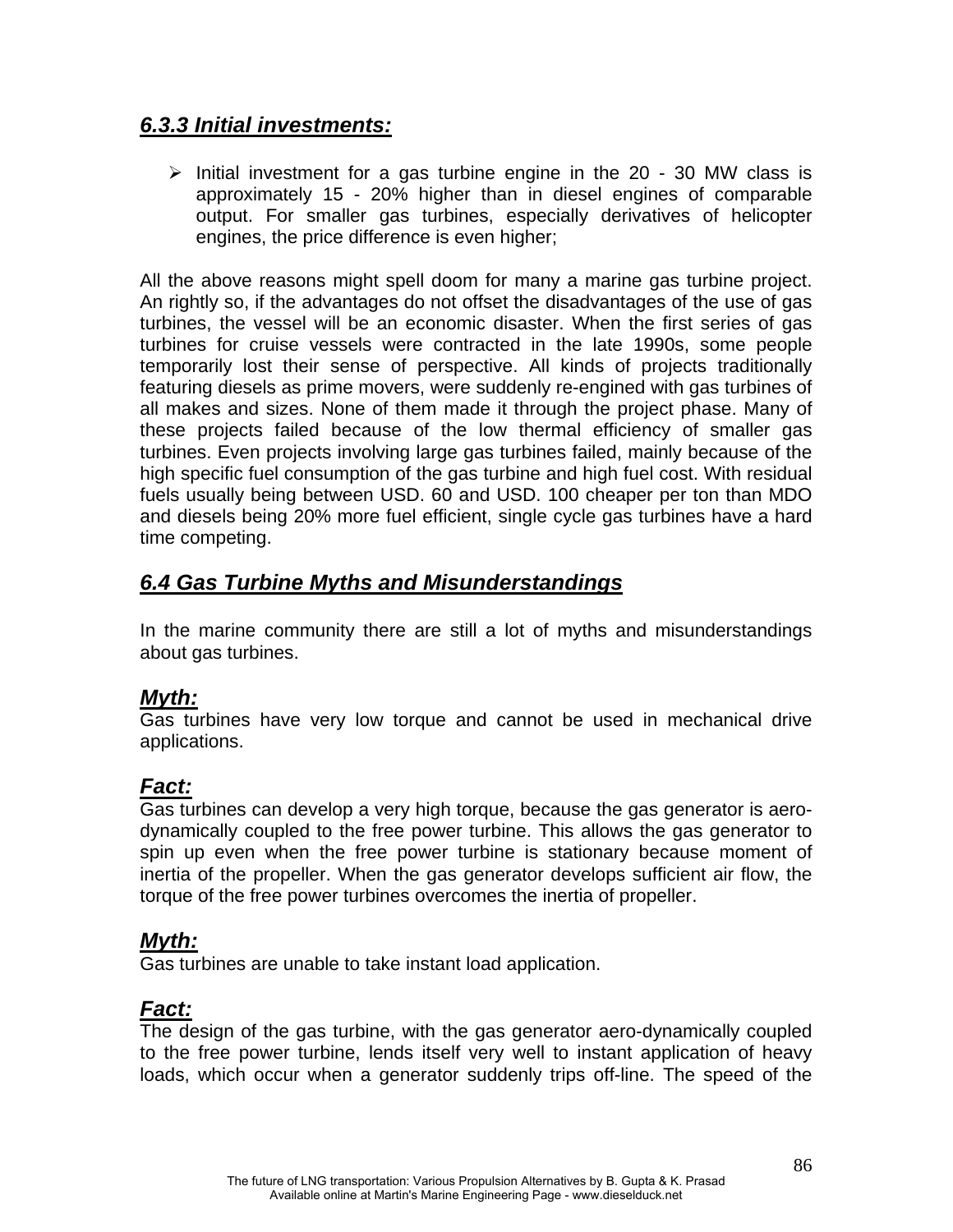free power turbine might drop momentarily, but the gas generator will generate sufficient airflow to correct free power turbine speed almost instantly.

#### **Myth:**

Gas turbines only run on jet fuel.

#### **Fact:**

Gas turbines are perfectly happy to run on any liquid fuel available, as long as the combustion properties are all right. Technically it is possible to burn well seperated residual fuels. However, commonly available residual fuels have high contents of Sulfur, Vanadium and alkali metals. The marine liquid fuel specifications of the gas turbine manufacturers have been compiled to ensure satisfactory hot section replacement intervals. Distillate fuels, such as MDO DMX and DMA (ISO-8217:1996(E), Category ISO-F) are acceptable, provided the Sulfur content is below 1.0%. Higher Sulfur and alkali metals content will reduce hot section lifetime accordingly. Vanadium content is given as 0.5 ppm maximum to reach a satisfactory lifetime. Higher Vanadium content will accellerate high temperature corrosion of the turbine blades. The replacement cost of a prematurely worn hot section will definitely offset the gains of using noncompliant fuels.

### **6.5 Marine Gas Turbine Applications**

There are indeed some commercial marine applications in which gas turbines perform very well:

#### **Fast ferries:**

Low weight and small size of gas turbines, as well as simple arrangement of ancillary systems, leave more space for revenue making purposes; High gas turbine output makes it possible to satisfy high speed required. In some cases one fast ferry can replace two conventional ferries.

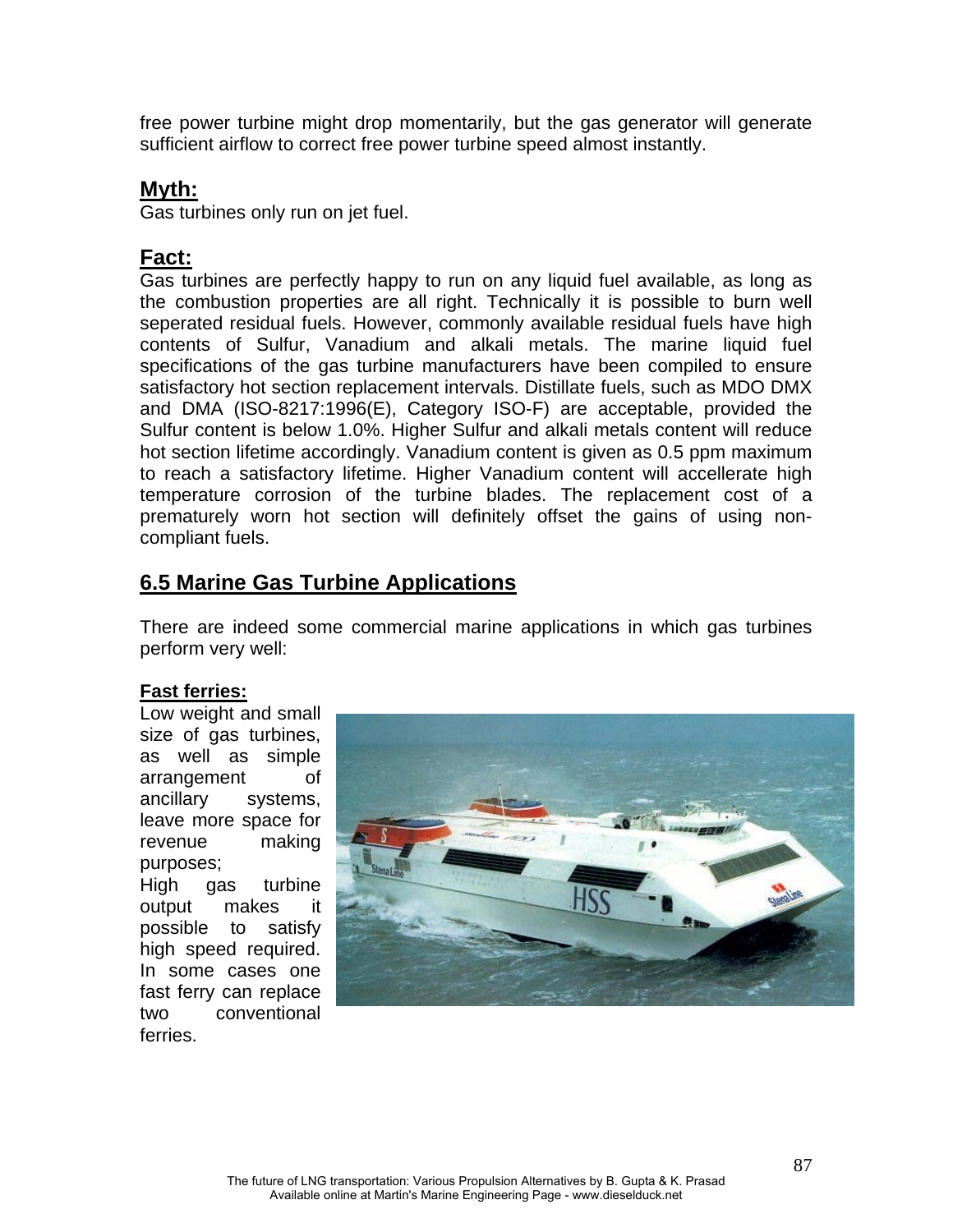#### **Cruise vessels:**

- $\triangleright$  Combined cycle operation reduces specific fuel consumption to more competitive levels. Usually one gas turbine can service the power requirements of the entire vessel;
- $\triangleright$  Lower engine room space requirements allow for an increase in passenger capacity within the same dimensions;
- ¾ Low noise and vibration enhance passenger comfort;
- $\triangleright$  No visible smoke makes operations in Alaskan water possible;
- ¾ Low NOx and SOx emissions allow operations in environmentally sensitive areas.

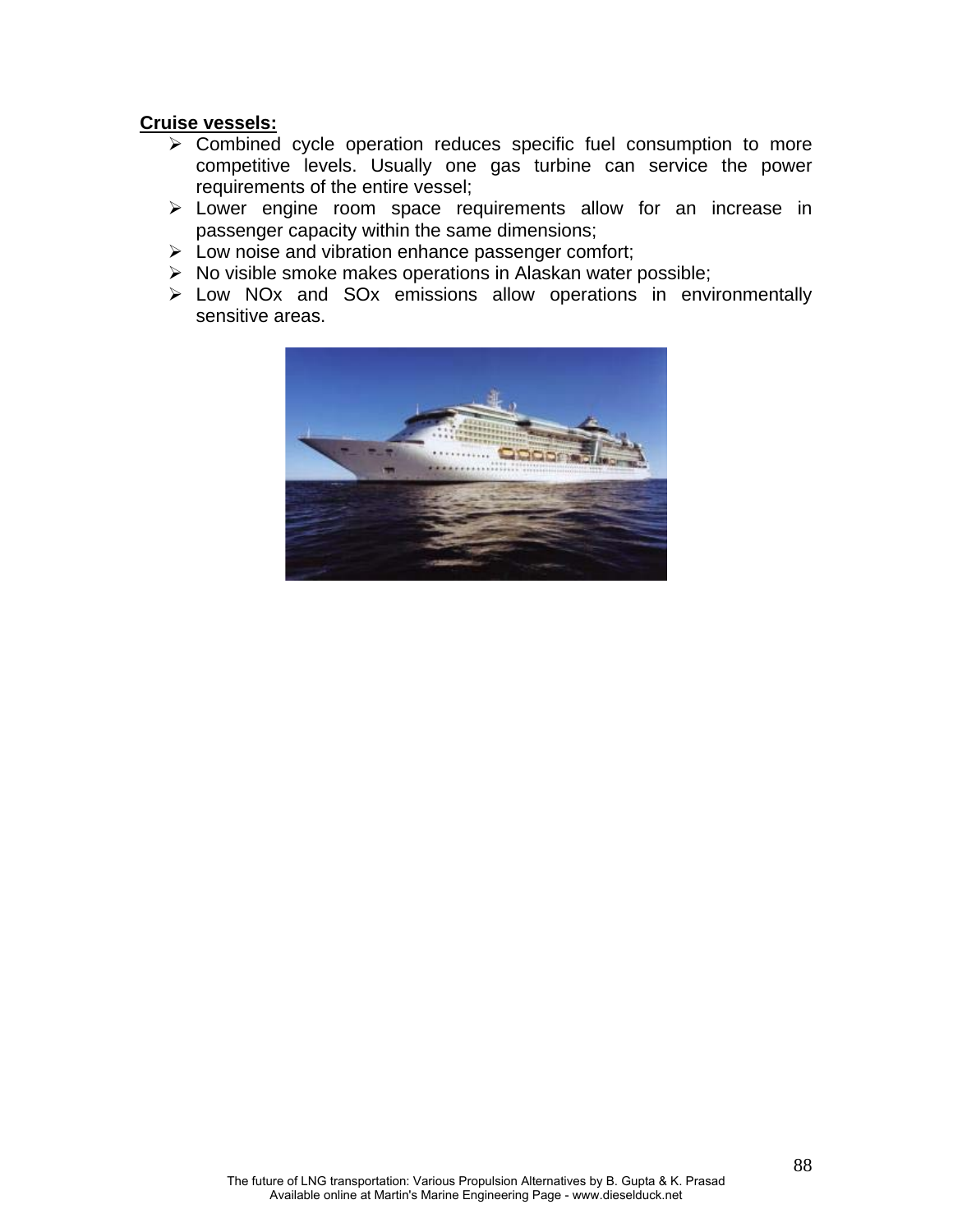## *CHAPTER 7*

# **GAS TURBINE ELECTRIC DRIVE LNG CARRIER**

The gas turbine electric drive power plant is the power plant that allows most flexibility in the design and layout of the vessel. The gas turbine drives the propeller shaft by way of an electric shaft. This arrangement allows the gas turbine generator power plant to be located away from the tank top. In this case, the power plant is housed in the superstructure, located over the mooring winch deck. The engineroom size can therefore be reduced substantially, increasing cargo capacity by approximately 19,000 cubic meter. The traditional LNG carrier hull can be maintained, to minimize redesign costs.



The future of LNG transportation: Various Propulsion Alternatives by B. Gupta & K. Prasad Available online at Martin's Marine Engineering Page - www.dieselduck.net